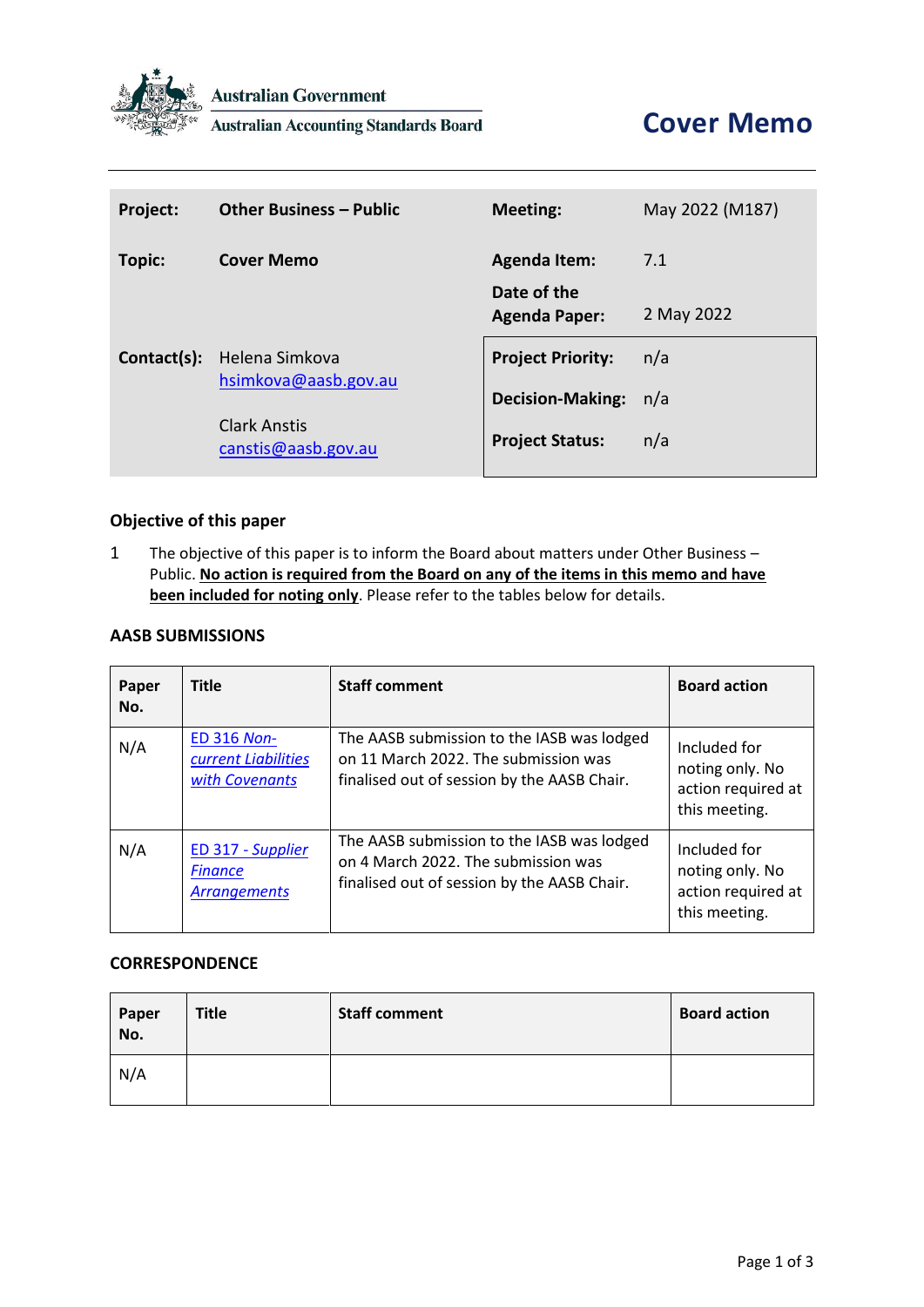### **IASB AND IFRS IC UPDATES**

| Paper<br>No. | <b>Title</b>                            | <b>Staff comment</b>                                                                                                                                                                                                                                                                                                                                                                                                                                                                                                             | <b>Board action</b>                                                    |
|--------------|-----------------------------------------|----------------------------------------------------------------------------------------------------------------------------------------------------------------------------------------------------------------------------------------------------------------------------------------------------------------------------------------------------------------------------------------------------------------------------------------------------------------------------------------------------------------------------------|------------------------------------------------------------------------|
| N/A          | <b>IASB Update</b><br><b>March 2022</b> | Staff do not consider there are any matters to<br>raise in relation to IASB's agenda decisions at<br>its March meeting.                                                                                                                                                                                                                                                                                                                                                                                                          | Included for<br>noting only. No<br>action required<br>at this meeting. |
| N/A          | <b>IASB Update April</b><br>2022        | In respect of the Agenda Consultation, the<br>IASB decided to add to the research pipeline<br>projects on intangible assets and the<br>statement of cash flows. The Board also<br>decided to add climate-related risks project to<br>maintenance and consistent application. The<br>Board decided not to add to its work plan<br>projects on cryptocurrencies and going<br>concern disclosures. Staff do not consider<br>there are any other matters to raise in relation<br>to IASB's agenda decisions at its April<br>meeting. | Included for<br>noting only. No<br>action required<br>at this meeting. |
| N/A          | <b>IFRIC Update April</b><br>2022       | Staff do not consider there are any matters to<br>raise in relation to IFRIC's agenda decisions at<br>its April meeting.                                                                                                                                                                                                                                                                                                                                                                                                         | Included for<br>noting only. No<br>action required<br>at this meeting. |

### **IPSASB REPORT**

| Paper<br>No. | <b>Title</b>         | <b>Staff comment</b>                                         | <b>Board action</b>                              |
|--------------|----------------------|--------------------------------------------------------------|--------------------------------------------------|
| 7.2          | <b>IPSASB Report</b> | Report on the February/March 2022 meetings<br>of the IPSASB. | Note risks and<br>opportunities<br>for the AASB. |

# **ARTICLES AND NEWS**

| Paper<br>No. | <b>Title</b>                                                                                                                                 | <b>Content of item</b>                                                                                            | <b>Board action</b>                                                    |
|--------------|----------------------------------------------------------------------------------------------------------------------------------------------|-------------------------------------------------------------------------------------------------------------------|------------------------------------------------------------------------|
| N/A          | <b>New</b><br>Remuneration<br><b>Reporting Rules</b><br>to Help Drive<br><b>Further Charity</b><br><b>Transparency and</b><br>Accountability | The ACNC has developed guidance on key<br>management personnel disclosures as part of<br>its legislative changes. | Included for<br>noting only. No<br>action required<br>at this meeting. |
| N/A          | <b>What Does a</b><br><b>World-Leading</b><br>Framework of<br><b>Charities Law</b>                                                           | Charities Law Reform Report                                                                                       | Included for<br>noting only. No<br>action required<br>at this meeting. |